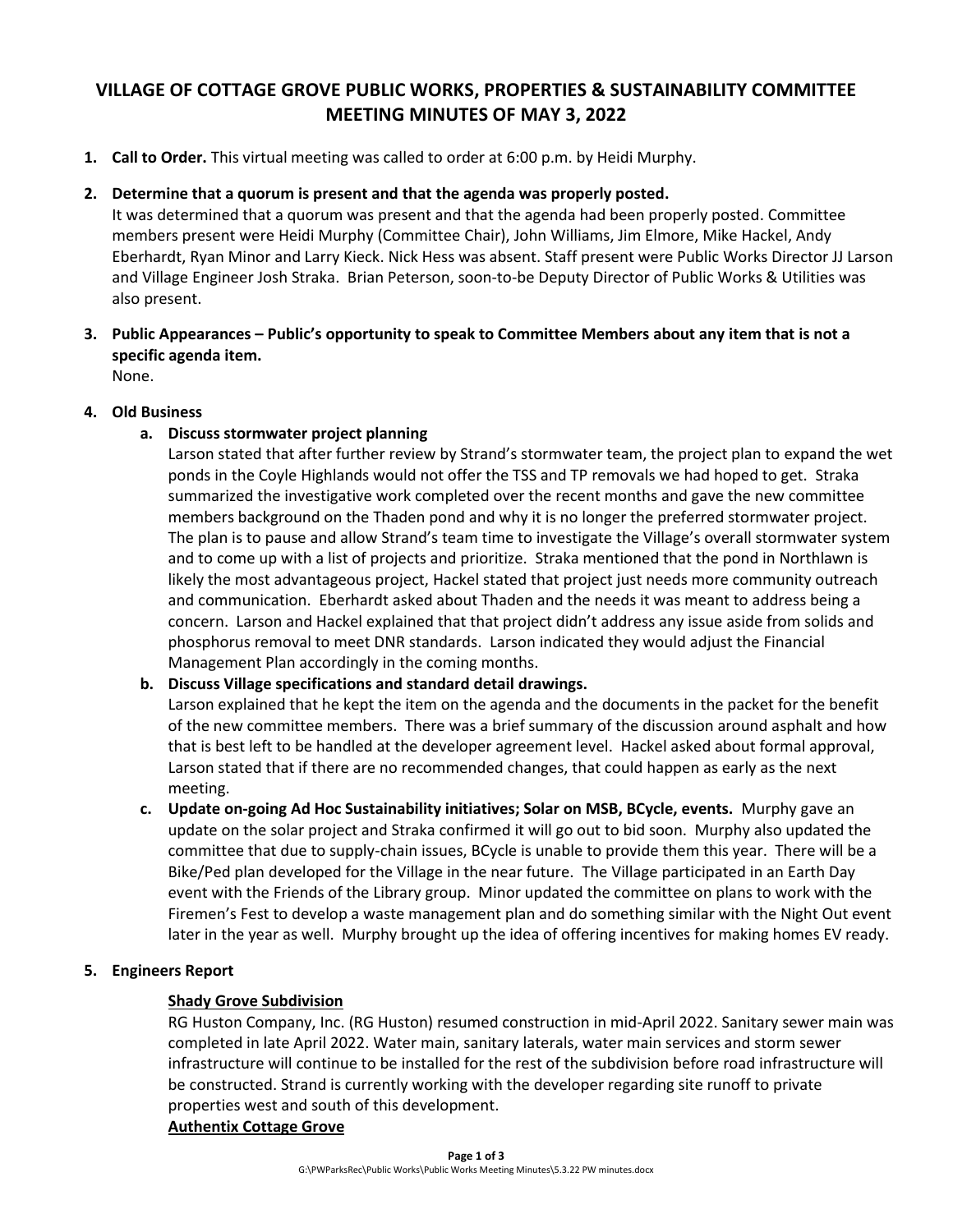Integrity Grading and Excavating (IGE) installed the storm sewer along Cottage Grove Road at the end of April 2022. Road improvements, including widening Cottage Grove Road and curb installation, are tentatively slated for the first weeks of May 2022.

### **Fifth Addition to Westlawn Estates**

Homburg Contractors, Inc. (Homburg) resumed construction in mid-April 2022. Sanitary and water main services have been completed. Testing of the utilities will occur in May 2022 with the grading and roadway construction for Paris Lane.

#### **Quarry Ridge Estates**

Snyder Excavating started construction in mid-April 2022. Snyder started with sanitary sewer and services on Melissa Lane. At the end of April 2022, Snyder & Associates and Developer requested a profile change on Melissa Lane to reduce the amount of cut in the area. This plan change was approved by Strand and utility installation will continue through May 2022.

#### **Erosion Control Checks**

Strand started to provide springtime weekly erosion control checks on development sites in the Village including Cottage Grove Commons Phase 2, Dolphin Swim, Movin Out Glen Grove Apartments, Grand Appliance, Alantis Valley Foods, Quarry Ridge Development, Shady Grove Subdivision, Authentix, and Fifth Addition to Westlawn Estates. Correspondence was sent to development owners if the erosion control measures on-site were not satisfactory or compliant. Several sites have had to address issues this spring.

#### **Development Reviews**

Strand attended meetings with the developer's engineer for Project Silver Eagle and other TID #10 developments. Some of the main topics discussed continue to include utility extension, traffic generation, County Truck Highway (CTH) connections and stormwater control. The Project Silver Eagle PIP No. 2 submittal review letter was submitted to the Village and the developer's engineer in mid-April 2022.

#### **Upcoming Village Projects**

CTH N Urbanization and 2022 Street Projects (West Oak and Taylor Streets) bidding for both projects occurred in April 2022. Raymond P. Cattell was the apparent lower bidder of the CTH N Urbanization. Homburg was the apparent low bidder for the 2022 Streets Projects. Construction is anticipated to begin in May and June 2022.

Strand is working with JJ Larson on the solar array project for the roof of the Public Works and Police Department building. The project should be ready for bidding in May 2022.

Clark and Grove Streets was bid by MSA Professional Services, Inc. in March 2022. RG Huston was awarded the contract in April. Strand will take over the construction portion of the project moving forward. Construction is anticipated to begin in June 2022, after the Firemen's Festival.

Strand has worked with JJ Larson over the last several months to create a standard specification cut sheet for utilities and public works projects. In addition, the standard detail drawings have been updated to reflect these specifications. If there are any questions or concerns, prior to finalization, Strand will edit for Village preferences.

## **6. Directors Report**

#### **2022 Projects**

Main St. Bike Path Extension  $& CTHN$  Improvements. The project bid closed, and Cattell was the low bidder and should be approved for award at the May  $2<sup>nd</sup>$  Board meeting.

Clark & Grove St. Reconstruction Project. The project bidding closed, and the project awarded to RG Huston. Project is well under budget for construction, the legal team is finalizing the sale for the pond property. I met with Alliant and they hope to bury the power prior to construction starting – which is planned for after Firemen's Fest.